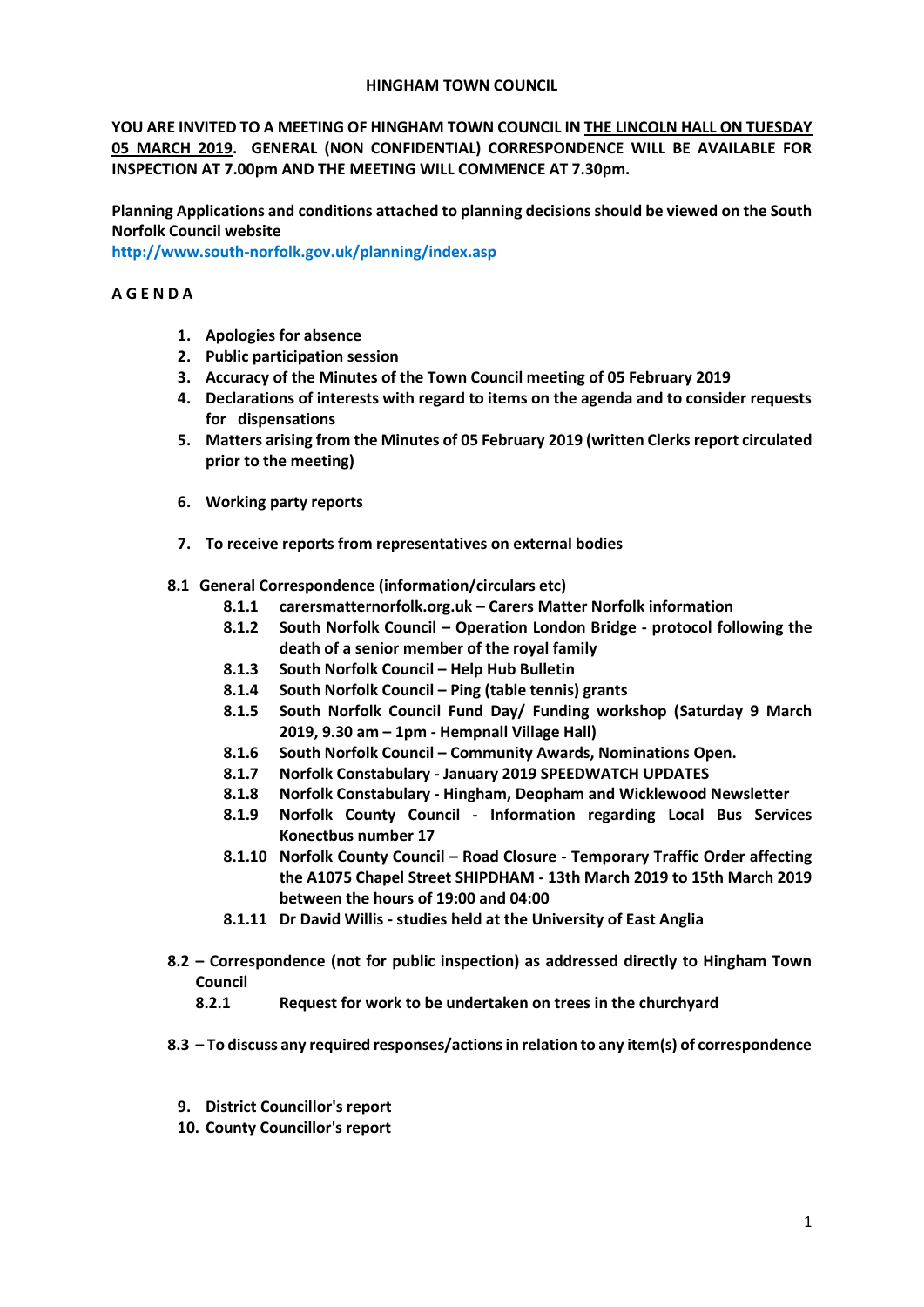- **11. Planning Decisions**
	- **11.1 2019/0103 - Fell - Ash x 4 and Goat Willow. Replacement species to be decided Mistletoe Cottage 4 Pitts Square Hingham NR9 4LD - No objections**
	- **11.2 2019/0024 - Non material amendment from planning consent 2018/0542 - Change of covering material for proposed flat roof. Seamere Seamere Road Hingham Norfolk NR9 4LP Approval with no Conditions**
	- **11.3 2018/2817 - Remove multi-stemmed sorbus in corner of rear garden 24 Admirals Walk Hingham Norfolk NR9 4JL Approval with Conditions**
- **12. Planning Applications (as notified by SNC for consultation)**
	- **12.1 2019/0242 - Location: Land South Of 25 Norwich Road Hingham Norfolk Proposal: Erection of two semi-detached bungalows**
	- **12.2 2019/0225 - Location: Millside Mill Corner Hingham NR9 4LG Proposal: Erection of summer house**
- *13. (other planning applications where the Town Council is not a consultee – for information only)*
	- *13.1 2019/0437 | Occupation of New Cottage in non compliance of the agricultural occupancy condition for over 10 years. (From planning consent FH0223) | New Cottage Watton Road Hingham NR9 4NN*
- **14. To receive any updates on/discuss the transfer of the public toilets**
- **15. To review Standing Orders**
- **16. To discuss the removal of "Fly Posting" in the town**
- **17. Proposal to request that Ravencroft Tree Services undertake the tree survey during 2019.**
- **18. To receive/discuss the procedure for the Town Council meeting (07 May 2019) following the Town and Parish elections on 02 May 2019**
- **19. To note/reminder of the date of the Annual Town Meeting on 16 April 2019**
- **20. To consider renewal of the Community Action Norfolk (CAN) membership (expires in March 2019)**

# **FINANCE**

- **21. Reminder of the date of the next meeting of the Finance Committee (proposed date 19 March 2019)**
- **22. To receive notification of 2017/18 Parish Partnership (ref: Market Place path) Refund (£643.76)**